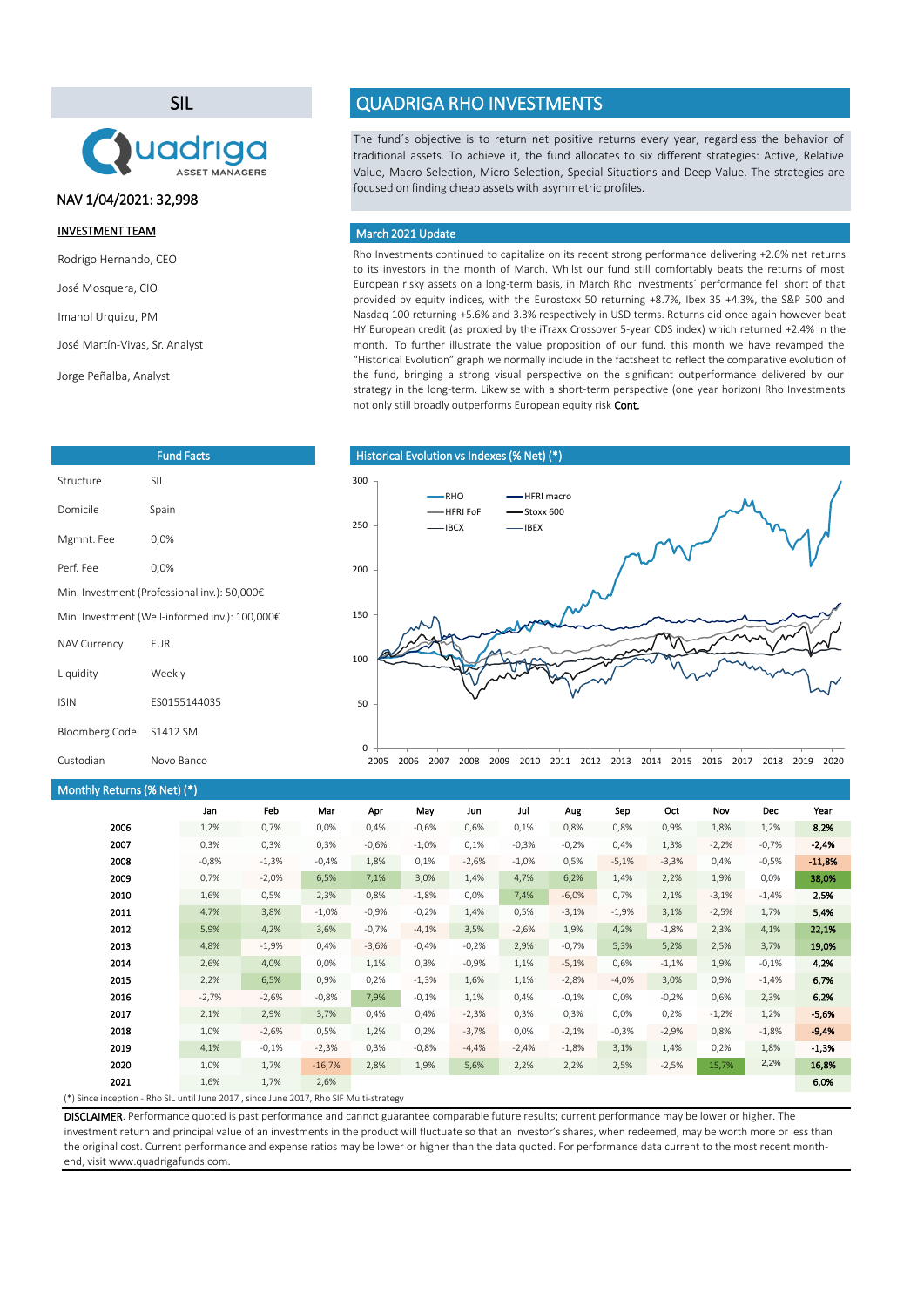### Comparative Risk / Return

|                 | <b>RETURNS (CAGR)</b> |          |                 | <b>VOLATILITY</b> |         |                 |
|-----------------|-----------------------|----------|-----------------|-------------------|---------|-----------------|
|                 | 5 years               | 3 years  | Since inception | 5 years           | 3 years | Since inception |
| Rho Investments | 5,43%                 | 2,77%    | 6,85%           | 13,03%            | 15,87%  | 10,47%          |
| Stoxx 600       | 5,56%                 | 6,06%    | 2,36%           | 14,32%            | 17,16%  | 14,94%          |
| Ibex            | $-0,33%$              | $-3,68%$ | $-1,46%$        | 20,28%            | 23,37%  | 20,44%          |
|                 |                       |          |                 |                   |         |                 |

#### Returns (% Net)

| 2021                 | 5,99%  |
|----------------------|--------|
| $CAGR*$              | 6,85%  |
| March 2021           | 2,57%  |
| <b>Risk / Return</b> |        |
| Volatility*          | 10,47% |
| Sharpe Ratio*        | 0,65   |
| Sortino Ratio        | 0.87   |

4,24%





#### Top Five Positions

Parametric VaR 1-d

| DAX Index Jun 2021 14500 Calls | 27,79%   |
|--------------------------------|----------|
| SX7E Index Dec 2021 100 Calls  | 12,47%   |
| SX7F Index Dec 2021 115 Calls  | $-5,38%$ |
| Queka R.Partner PE LUX         | 2.82%    |
| Liberbank SA                   | 2,51%    |

#### % Exposure

| Gross | 222,19% |
|-------|---------|
| Net   | 166,43% |

# Risk Concentration and Distribution Metrics







# % of Gross Exposure per Strategy

| Active             | 10,67% |
|--------------------|--------|
| Relative value     | 3,25%  |
| Macro              | 39,46% |
| Micro              | 16,41% |
| Special Situations | 4,43%  |
| Deep Value         | 4,00%  |
| Hedges             | 4,84%  |
| Liquidity          | 16,94% |
|                    |        |

#### (\*) Since inception

DISCLAIMER. Performance quoted is past performance and cannot guarantee comparable future results; current performance may be lower or higher. The investment return and principal value of an investments in the product will fluctuate so that an Investor's shares, when redeemed, may be worth more or less than the original cost. Current performance and expense ratios may be lower or higher than the data quoted. For performance data current to the most recent monthend, visit www.quadrigafunds.com.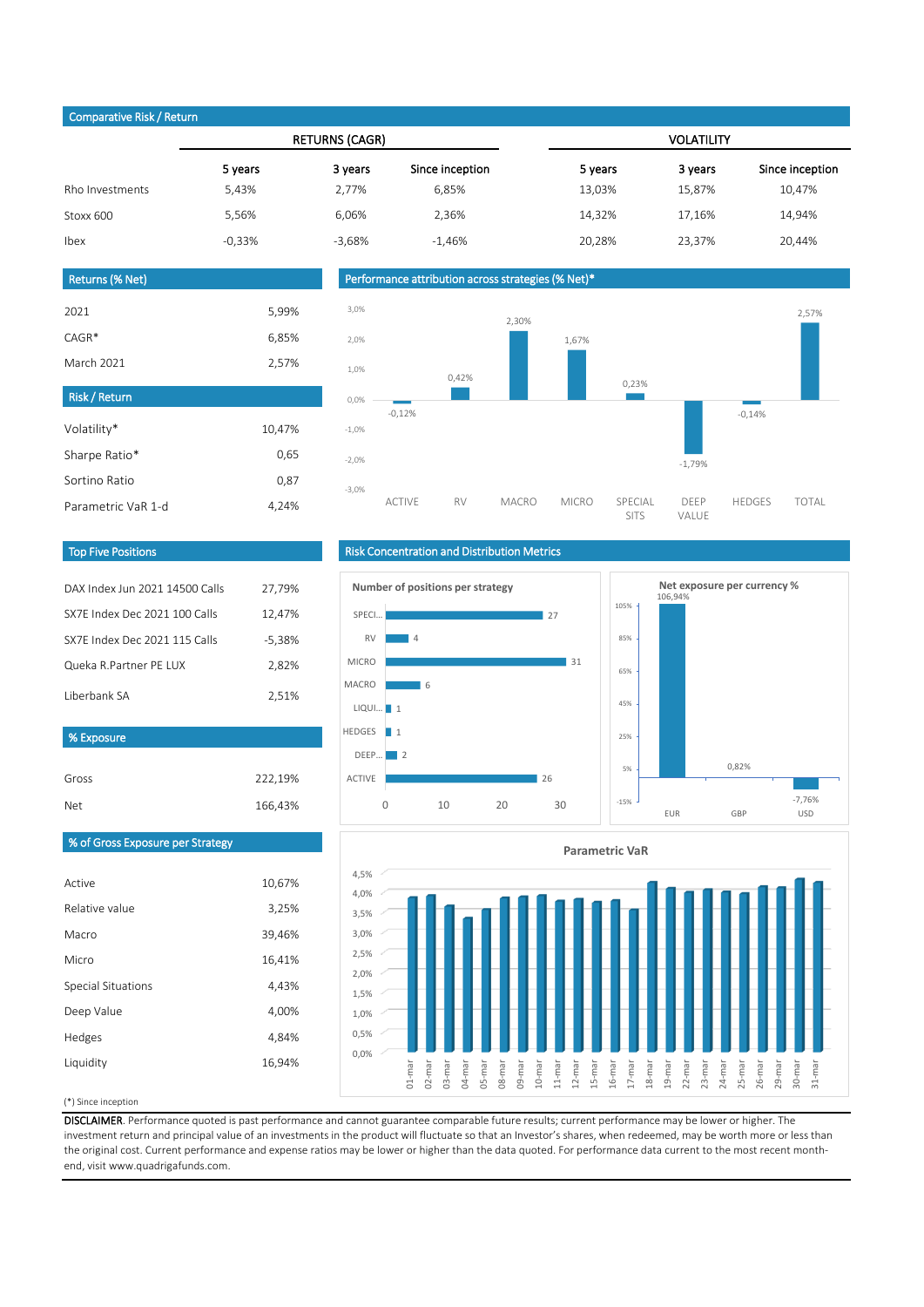#### Risk Concentration and Distribution Metrics (2)



#### March 2021 Update (cont...)

as proxied by the Eurostoxx 50 or Ibex 35 (to reflect our strong Iberian bias in heavily idiosyncratic situations) but does so with just between 40-50% of the volatility associated to those indices. When looking into performance attribution across strategies the explanation for the relative underperformance in the month, despite our structural positive view on the market, comes clearly into light. Overall performance was dragged by Deep Value (-1.8%) due to adverse mark to market on Amwell stock. The healthcare sector has been adversely impacted by substantial market repositioning for the "reopening trade" and the growth into value rotation, which have generated significant outflows from the defensive (given pandemic concerns) growth (due to the tech angle) tele-health sector. Furthermore, in a market where we see most of the potential "grey swans" as being related to epidemiological tail events, a sizable investment in telehealth provides good natural portfolio diversification and market decorrelation at very attractive valuation levels considering the stock´s ytd performance (-27%). Given the strong backdrop for risky assets the bigger contributors to overall performance in the month were directional strategies predicated on our current positive market stance. Macro strategies continue to express two main themes around the reopening of western economies: a sharp recovery in German exports as China leads the global recovery and reflationary fears leading to substantial portfolio shifts as well as meaningful sectoral rotation within equities. Our Macro strategies bucket capitalized on those themes to generate a +2.3% return on the month mainly driven by positive mark to market on Dax June 2021 Calls and a 100/115 December 2021 call spread on the SX7E. Likewise Micro strategies contributed a +1.7% return with Liberbank, IAG (which we fully exited during the month), Ence (in which we took profits in half of our holdings) and Solarpack (where MTM recovered as the rates sell-off abated) as largest contributors towards performance. Relative Value strategies had a very solid risk-adjusted contribution (+0.4%), with our shorts in BBVA vs long Santander and Sabadell exposures moving close to +4 sigmas on Turkey concerns as main driver. Again, here we also took the opportunity to crystallize profits in more than half of our positions within the bucket. Special Situations had a relatively lackluster month (+0.2%) with positive mark to market in our event driven position in Credito Valtellinese shares (expecting an improvement in the Credit Agricole offer which has materialized as we type these lines) and a positive revaluation in our Tap airlines 5.625% 2024 bonds as only notable movers within the strategy. Active strategies (- 0.1%) had little activity amid lower volatility and diminished opportunities in primary credit markets. Finally, from a risk point of view, net leverage increased substantially from 128% at the end of February to 166% at the end of March. Cont.

DISCLAIMER. Performance quoted is past performance and cannot guarantee comparable future results; current performance may be lower or higher. The investment return and principal value of an investments in the product will fluctuate so that an Investor's shares, when redeemed, may be worth more or less than the original cost. Current performance and expense ratios may be lower or higher than the data quoted. For performance data current to the most recent monthend, visit www.quadrigafunds.com.